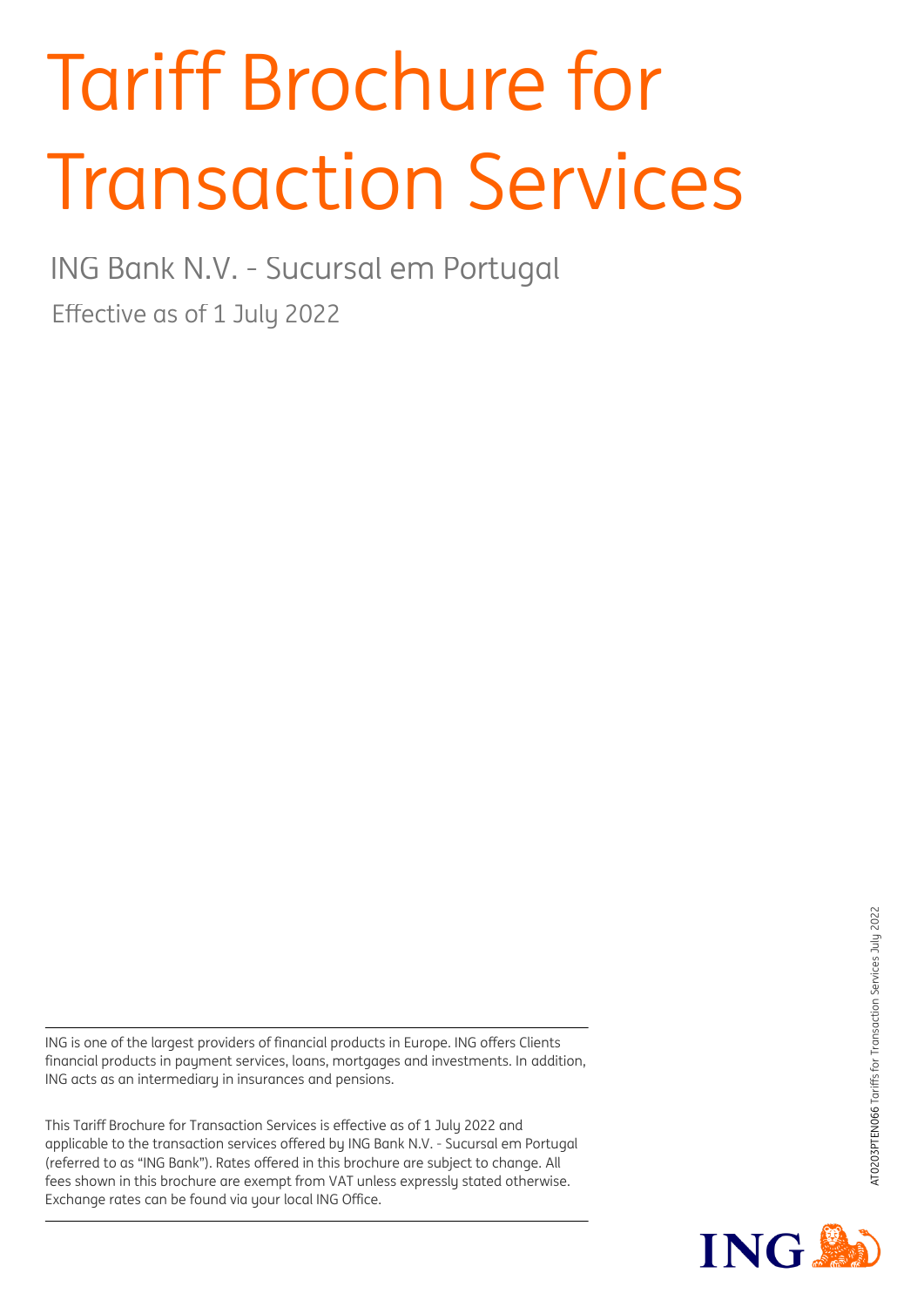# **Tariffs**

#### **Accounts**

| <b>Current account</b>                               | (in local or foreign currency) |                                                  |  |
|------------------------------------------------------|--------------------------------|--------------------------------------------------|--|
| Opening                                              | €                              | 0.00 per account                                 |  |
| Maintenance <sup>1</sup>                             | €                              | 25.00 per month, per account                     |  |
| Non-resident Maintenance                             | €                              | 100.00 per month, per account                    |  |
| Closing                                              | €                              | 0.00 per account                                 |  |
| <b>Current Account Amendment</b>                     | €                              | 100.00 per occurrence, change                    |  |
|                                                      |                                | of setup                                         |  |
| Interest conditions <sup>2</sup>                     |                                |                                                  |  |
| Credit interest                                      | $\%$                           | 1 m EURIBOR minus 0.20%, with a maximum of 0.00% |  |
| Debit interest (unauthorised overdraft) <sup>3</sup> | $\%$                           | 1m EURIBOR plus 10.00%, with a minimum of 10.00% |  |

#### **Global Channels**

| <b>InsideBusiness Payments</b>                          |   |                                                                      |
|---------------------------------------------------------|---|----------------------------------------------------------------------|
| Subcription                                             | € | 8.50 per month, per module                                           |
| User subscription                                       | € | 8.00 per user, per month                                             |
| InsideBusiness Connect, EBICS Global,                   |   |                                                                      |
| <b>SWIFTNet</b>                                         |   |                                                                      |
| Set-up                                                  | € | 5000.00 one off, per structure                                       |
| Subscription                                            | € | 280.00 per month, per structure                                      |
| Add customer to current contract of a<br>Service Bureau | € | 350.00 per occurrence                                                |
| Other channels                                          |   |                                                                      |
| Paper payment delivery surcharge                        | € | 30.00 per occurrence                                                 |
| <b>Account, Balance and Transaction Reporting</b>       |   |                                                                      |
| <b>Electronic reporting</b>                             |   |                                                                      |
| Fnd of dau                                              | € | 20.00 per month, per account, per format MT940, CAMT, 053, CAMT, 054 |

| End of day                  | € | 20.00 per month, per account, per format MT940, CAMT .053, CAMT .054 |  |
|-----------------------------|---|----------------------------------------------------------------------|--|
| End of day to third bank    | € | 50.00 per month, per account, per format MT940                       |  |
| End of day from third bank  | € | 25.00 per month, per account, per format MT940                       |  |
| Intraday                    | € | 25.00 per month, per account, per format MT942, CAMT .052            |  |
| Intraday to third bank      | € | 50.00 per month, per account, per format MT942. MT940 required       |  |
| Intraday from third bank    | € | 25.00 per month, per account, per format MT942. MT940 required       |  |
| Paper account statements    |   |                                                                      |  |
| Paper statement             | € | 2.00 per statement                                                   |  |
| Paper statement replacement | € | 10.00 per statement                                                  |  |
|                             |   |                                                                      |  |

<sup>1</sup>Fee is subject to an additional 4.00% stamp duty.

 $^2$  If market circumstances require, the credit interest rate can be negative, as a result of which client will have to pay interest to the Bank over a credit balance. Credit interest rates vary per currency and can be found via https://new.ingwb.com/en/service#service-payments-and-collections

As ING is exposed to extra costs in case there are extra balances placed at year-end, ING reserves the rights to charge a flat fee of 15bps over the extra balances (see above mentioned link)

In the event of negative rates relative to some currencies, the Bank reserves the right to recover said negative interest rates on all deposits made by customers by way of prior information in accordance with Article 16 of the general part of the Wholesale Banking Conditions.

 $^3$  If, for any reason, any of the clients' Accounts kept with ING shows a negative (debit) balance or, in the event of an overdraft arrangement between ING and the client, the debit balance of the relevant Account exceeds the permitted limit approved for the client, default interest shall be accrued on the amount of such debit balance or of such excess, as the case may be. Unless agreed otherwise, the interest applied to the account is set in accordance with Wholesale Banking Conditions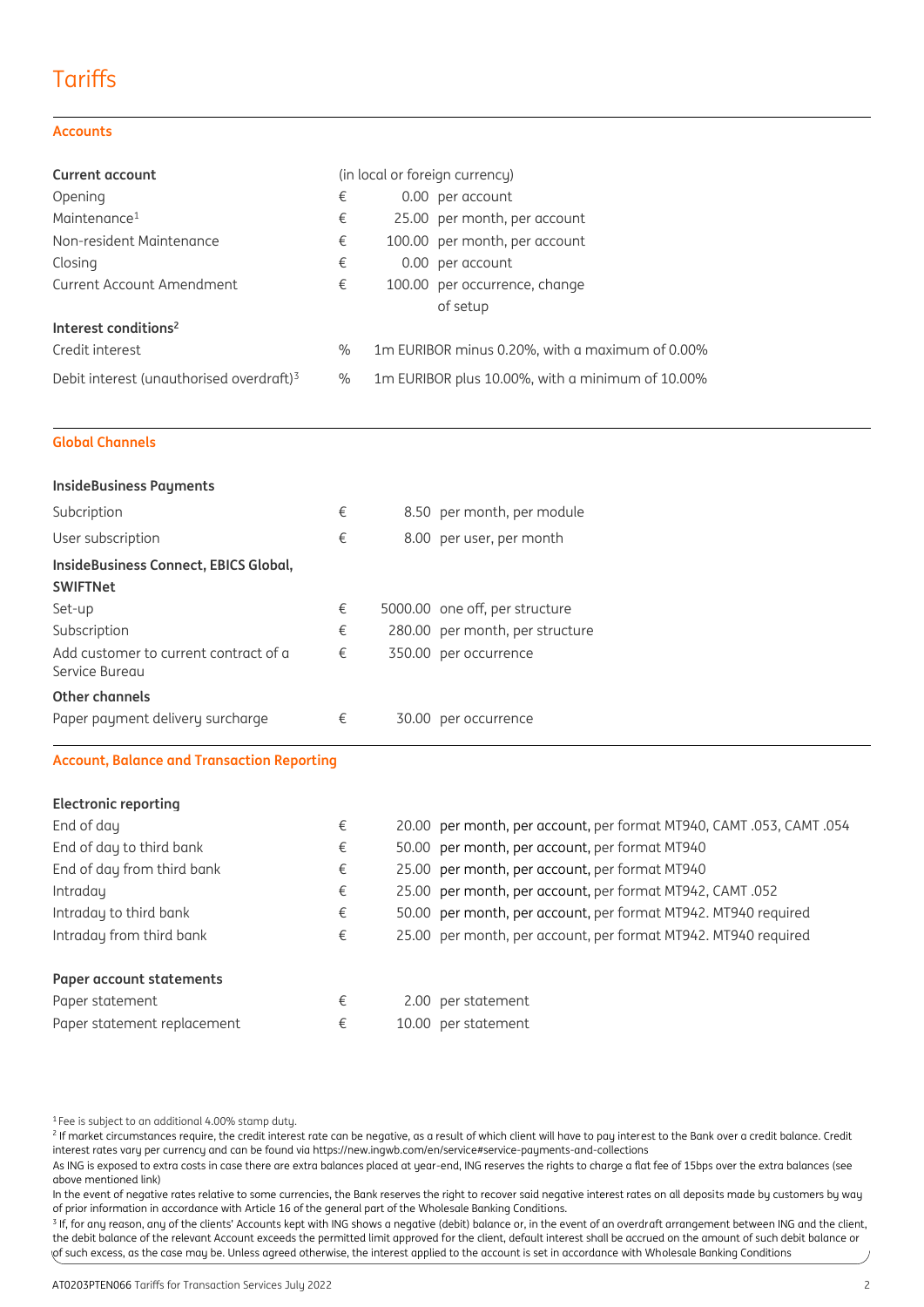| Credit transfers <sup>4,5</sup>     |   |        |                       |                                                                                                                         |
|-------------------------------------|---|--------|-----------------------|-------------------------------------------------------------------------------------------------------------------------|
| <b>Real Time credit transfer</b>    |   |        |                       |                                                                                                                         |
| Euro Real Time                      | € |        | 3.00 per transaction  | Code word 'TREA' required                                                                                               |
| <b>SEPA credit transfer</b>         |   |        |                       |                                                                                                                         |
| Same day                            | € |        | 3.00 per transaction  |                                                                                                                         |
| Intra-company                       | € |        | 3.00 per transaction  | Code word 'INTC' required                                                                                               |
| ING In-house                        | € |        | 3.00 per transaction  |                                                                                                                         |
| Batch                               | € |        | 2.00 per batch        |                                                                                                                         |
| Same day in batch                   | € |        | 3.00 per item         |                                                                                                                         |
| Batch salary                        | € |        | 2.00 per batch        | Code word 'SALA' required                                                                                               |
| Salary in batch                     | € |        | 3.00 per item         |                                                                                                                         |
| Incoming                            | € |        | 0.07 per transaction  |                                                                                                                         |
| International credit transfer       |   |        |                       |                                                                                                                         |
| Standard                            | € |        | 30.00 per transaction | Amounts in EUR                                                                                                          |
| ING In-house                        | € |        | 15.00 per transaction |                                                                                                                         |
| Urgent                              | € |        | 35.00 per transaction | Amounts in EUR                                                                                                          |
| Incoming                            | € |        | 15.00 per transaction |                                                                                                                         |
| Incoming ING In-house               | € |        | 10.00 per transaction |                                                                                                                         |
| <b>Additional services and fees</b> |   |        |                       |                                                                                                                         |
| Cost option OUR <sup>6</sup>        | € |        | - per transaction     | Additional fee                                                                                                          |
| Return                              | € |        | 25.00 per occurrence  | Cancellation by third parties                                                                                           |
| Revocation                          | € |        | 20.00 per occurrence  | Cancellation by client before settlement<br>date                                                                        |
| Reject                              | € |        | 0.00 per occurrence   | Cancellation by ING                                                                                                     |
| Recall                              | € |        | 25.00 per occurrence  | Cancellation by client after settlement date                                                                            |
| Manual repair                       | € |        | 6.00 per occurrence   | Additional fee in case of intervention of<br>electronic files                                                           |
| Standing orders set-up              | € |        | 20.00 per occurrence  |                                                                                                                         |
| Standing orders amendment           | € |        | 20.00 per occurrence  |                                                                                                                         |
| Other Services <sup>7</sup>         |   |        |                       |                                                                                                                         |
| Audit letter                        | € |        | 100.00 per item       |                                                                                                                         |
| Bank reference                      | € |        | 50.00 per item        |                                                                                                                         |
| Inquiry and investigations          | € |        | 50.00 per occurrence  | Any information which the bank is not<br>legally obliged to provide or which has<br>already been provided to the client |
| Overdrawn balance transactions      | € |        | 25.00 per transaction |                                                                                                                         |
| Proof of payment                    | € |        | 25.00 per item        |                                                                                                                         |
| MT101 set-up                        | € | 100.00 |                       | Remote Initiation Services. Subject to<br>separate agreement                                                            |
| MT101 to third bank                 | € |        | 100.00 per month      |                                                                                                                         |
| MT101 from third bank               | € |        | 0.00 per month        | Plus transaction fee per individual item                                                                                |

#### **Direct Debit**

4 Fees are subject to an additional 4.00% stamp duty.

5 All payments within the European Economic AREA (EEA), regardless of their currency, will be processed with payment option SHA (Shared Cost). This means that both payers and payees will pay their own costs

7 This fee applies only for payments outside the European Economic Area (EEA). '' OUR'' international payments are charged the standard fee plus fees levied by correspondent banks.

7 Fees are subject to an additional 4.00% stamp duty.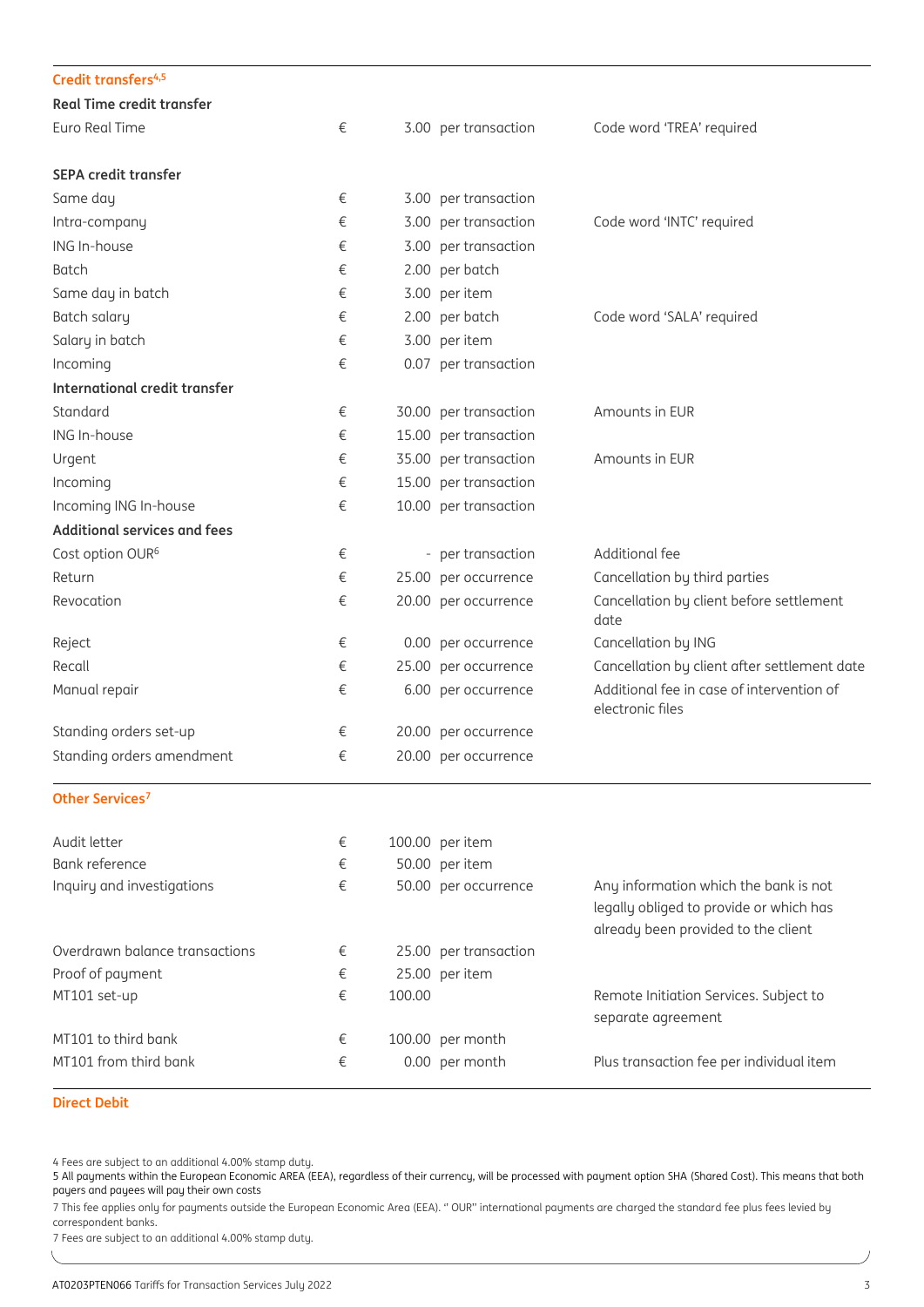| <b>SEPA Direct Debit (as creditor)</b>                                                                                |   |                                 |                                                                                                                                |
|-----------------------------------------------------------------------------------------------------------------------|---|---------------------------------|--------------------------------------------------------------------------------------------------------------------------------|
| Set-Up                                                                                                                | € | 100.00 one-off                  | Per creditor Implementation                                                                                                    |
| Contract Maintenance                                                                                                  | € | 100.00 per occurrence           | Modifications or annual review                                                                                                 |
| <b>Batch</b>                                                                                                          | € | 2.00 per transaction            |                                                                                                                                |
| Transaction                                                                                                           | € | 6.00 per transaction            |                                                                                                                                |
| Unpaids                                                                                                               | € | 7.00 per transaction            |                                                                                                                                |
| Request for cancellation                                                                                              | € | 20.00 per occurrence            | In case of revocations or reversals                                                                                            |
| Refund authorised collection                                                                                          | € | 3.00 per transaction            |                                                                                                                                |
| Refund unauthorised collection                                                                                        | € | 60.00 per transaction           |                                                                                                                                |
| SEPA Direct Debit (as debtor)                                                                                         |   |                                 |                                                                                                                                |
| Transaction                                                                                                           | € | 1.00 per transaction            |                                                                                                                                |
| Mandate set up                                                                                                        | € | 5.00 per occurrence             | Also, in case of amendment and/or<br>cancellation                                                                              |
| Mandate block settings                                                                                                | € | 5.00 per occurrence             |                                                                                                                                |
| Mandate copy                                                                                                          | € | 30.00 per occurrence            |                                                                                                                                |
| Unpaid because of insufficient funds                                                                                  | € | 0.00 per transaction            | On debtor side                                                                                                                 |
| Unjustified request for refund                                                                                        | € | 60.00 per occurrence            |                                                                                                                                |
| Cash Management <sup>8</sup>                                                                                          |   |                                 |                                                                                                                                |
| <b>Domestic Cash Balancing</b>                                                                                        |   |                                 |                                                                                                                                |
| Set-up                                                                                                                | € | 120.00 per account              | And amendment, subject to separate<br>agreement                                                                                |
| Maintenance                                                                                                           | € | 375.00 per account, per quarter |                                                                                                                                |
| <b>International Cash Management</b>                                                                                  |   |                                 |                                                                                                                                |
| ING Bank provides International Cash Management to its clients. The fees and commissions are subject to agreement.    |   |                                 |                                                                                                                                |
| <b>MultiBank Funding and Sweeping</b>                                                                                 |   |                                 |                                                                                                                                |
|                                                                                                                       |   |                                 | ING Bank provides MultiBank Funding and Sweeping to its clients. The fees and commissions are subject to separate agreement.   |
| <b>Virtual Cash Management</b>                                                                                        |   |                                 |                                                                                                                                |
| ING Bank provides Virtual Cash Management to its clients. The fees and commissions are subject to separate agreement. |   |                                 |                                                                                                                                |
| <b>Intercompany Loan Administration</b>                                                                               |   |                                 |                                                                                                                                |
|                                                                                                                       |   |                                 | ING Bank provides Intercompany Loan Administration to its clients. The fees and commissions are subject to separate agreement. |
|                                                                                                                       |   |                                 |                                                                                                                                |

#### **Cheques**

| Cheque disbursement           |   |                       |                                        |
|-------------------------------|---|-----------------------|----------------------------------------|
| Domestic cheque               | € | 50.00 per transaction | Bank cheques                           |
|                               | € | 0.00 per transaction  | Commercial cheques                     |
| Cheque collection             |   |                       |                                        |
| Incoming domestic cheque      | € | 10.00 per transaction |                                        |
| Incoming international cheque | € | 75.00 per transaction | Only cheques in Euros. Company cheques |
| Additional services and fees  |   |                       |                                        |
| Cheque book                   | € | 50.00 per 25 items    | For Company cheques                    |
|                               | € | 150.00 per 150 items  | For Company cheques                    |
| Crossed cheque                | € | 40.00 per transaction |                                        |
| Stop cheque                   | € | 25.00 per occurrence  |                                        |
| Unpaid cheque                 | € | 50.00 per occurrence  |                                        |
| Certification of cheque       | € | 25.00 per occurrence  |                                        |

8 Fees are subject to an additional 4.00% stamp duty.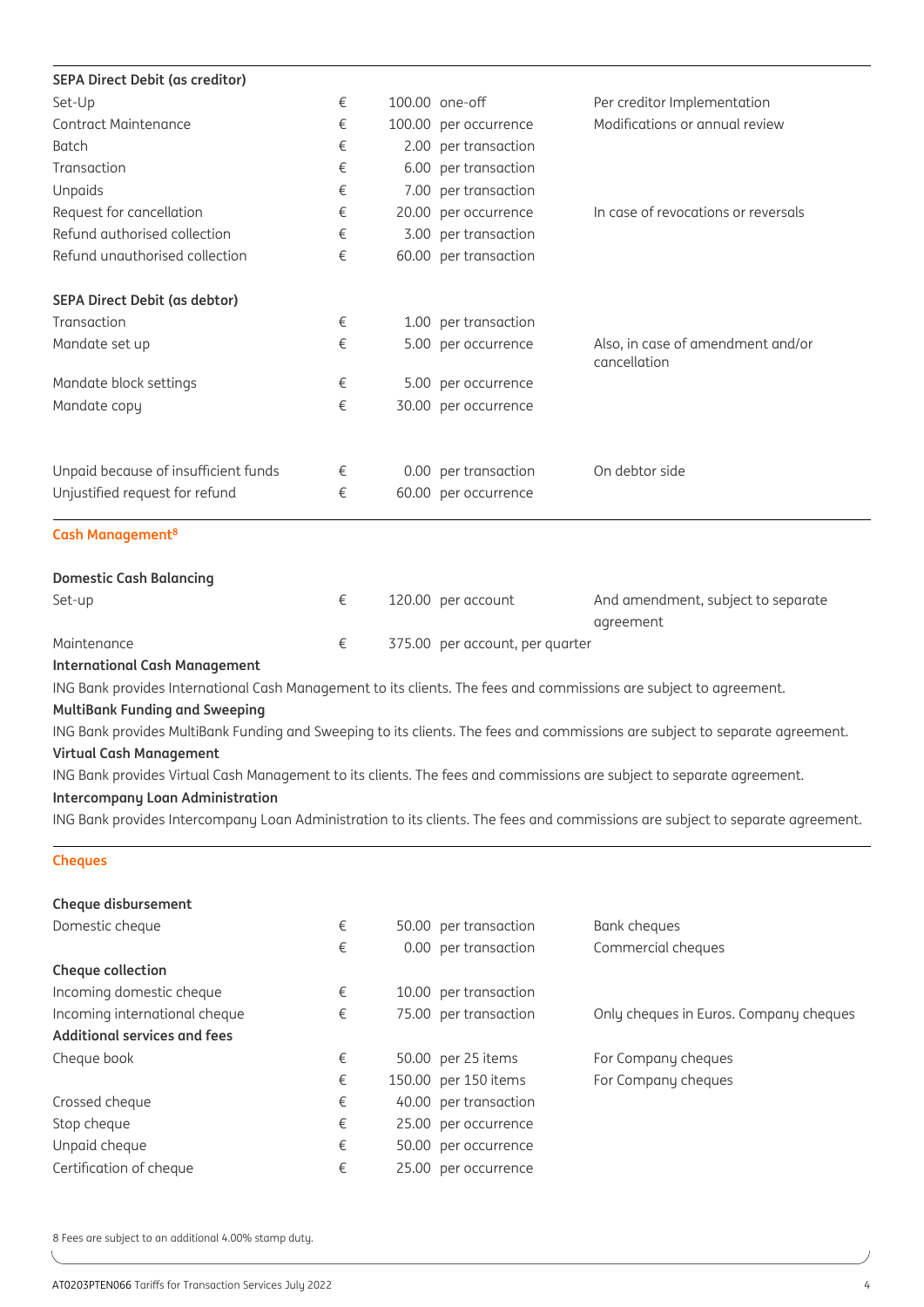# Conditions

#### **Business Daus**

**Compensated value date** Information regarding TARGET closing days can be found on: <http://www.ecb.int/home/html/holidays.en.html>

### this Tariff brochure. **Foreign Exchange**

**Repair** The Bank executes payment transactions where a currency

- Transactions up to  $\epsilon$  100K: using independent market **Refusal Domestic / SEPA Direct Debit** 07:00, 11:00, 14:00 and 17:00 hrs CET. Payments are or.co, 11.00, 1 i.00 and 17.00 insective agments are<br>processed immediately applying the rates of the last cancellation / modification Multiple Domestic / SEPA cre processed immediately applying the rates of the last concentration modification mattiple born<br>previously published Refinitiv rate update plus a regular to the account. standard reference rates published by Refinitiv (formerly known as Thomson Reuters) every day at service spread.
- Transactions over € 100K: using a "real time ING rate", pos Indisactions over a fool. daily a "reactime increact", "possible to cancel the entire batch or to cancel a maxim<br>
of 5 individual credit transfers within a batch. A cancello **execution date** ING guarantees the best execution principle by applying the best FX rate offered by any of 11 FX market liquidity providers (6 leading banks, 3 Electronic Communication Networks and 2 interbank brokers). The resulting base rate is updated every 2 seconds in our FX platform.

Details of exchange rate used for specific payment transactions are available on account statements/reporting

#### **Debit and Credit interest rates**

Debit balances shall accrue interest on behalf of the Bank. Credit balances shall accrue interest on behalf of the Account Holder if expressly stated otherwise. Debit/Credit interest shall accrue daily and will be calculated on the basis of a 360/365 daus' year, respectively. Debit/Credit interest will be liquidated monthly the last working day of each month on the basis of the number of days each given debit/credit balance has stayed in the account ("Hamburg Method"). To these effects this last working day shall be computed and any day after will be incorporated to the next monthly liquidation. Interest Base Rate will be the monthly average of the interest rate reference, as for Euribor 1month in Euro, based on the daily rates of the liquidation period.

#### **Compensated value date**

In case the Client requests a Payment Order with same day value (SDVA codeword), ING will make sure that the debit value date will correspond with the date on which the PSP of the Beneficiary is credited. Compensated value date is chargeable according to this Tariff brochure.

#### **Repair**

Information regulating randar closing aags can be found on. The this once reserves the right to, in manualactuses, make that the debit value of the debit value date in the debit value date in the debit value of the debit v nttp://www.eco.int/nome/ntm/nolidags.en.ntm/newsecompensation at the according to the Beneficiary is complement<br>are chargeable according to this Tariff brochure. The ING Office reserves the right to, in individual cases, make

#### **Refusal Domestic / SEPA Direct Debit**

The ING Office reserves the right to, in individual cases, make automatic or manual repairs to Payment Orders. Such repairs are conversion is required in the following way: The Client is able to refuse a Domestic / SEPA Direct Debit collection until 1 Banking Business Day before the due date of the Domestic / SEPA Direct Debit. Requests received after Cut-Off Time will lead to a regular debit of the account.

> **Cancellation / modification Multiple Domestic / SEPA credit transfer**

**individual credit transfers within a batch. A cancellation or modification must be received by ING one Business Day prior to the**  principle of best execution including a service spread. **In case of a Multiple Domestic / SEPA credit transfer it is possible to cancel the entire batch or to cancel a maximum of 5 individual credit transfers within a batch. A cancellation or modification must be received by ING one Business Day prior to the execution date**

#### **Revocation**

The request to revoke a Payment Transaction can be submitted via the E-mail addresses which can be found on the last page of this document.

#### **Privacy Statement**

The privacy statement applicable between the ING and its Clients is available online: https://www.ingwb.com/en/service/privacy-andlegalstatements/ privacy-statement

#### **Cut-off times**

ING improves its delivery and process times on a regular basis. The most actual Cut-off times can be found online: https://www.ingwb.com/en/service/payments-andcollections/ what-is-payment-cut-off-times

#### **Complaint Procedure**

The complaint procedure applicable between the ING and its Clients is available online: https://www.ingwb.com/en/service/privacy-andlegalstatements/ complaints-procedures